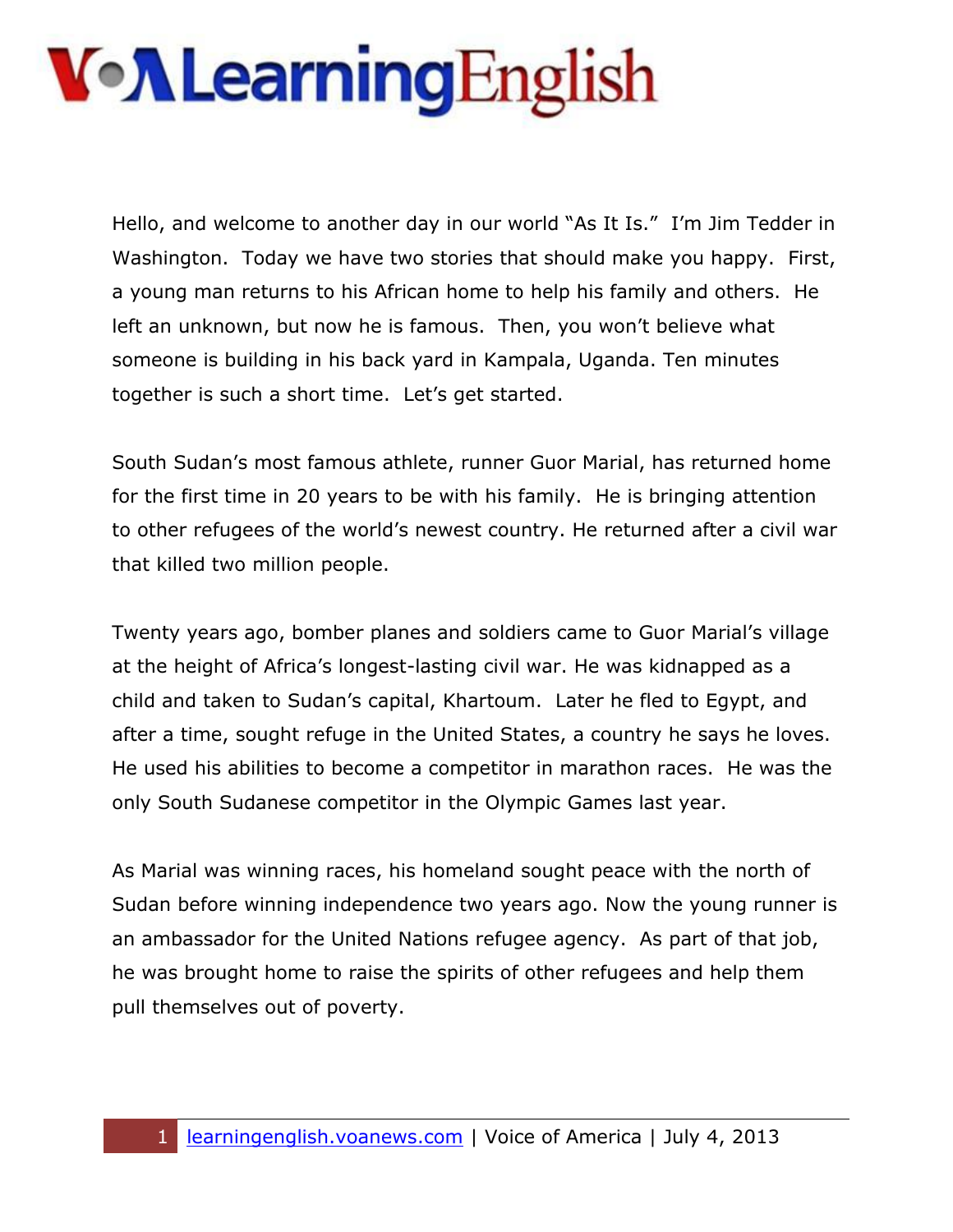He recently visited camps holding more than 260,000 refugees from new conflicts in Sudan's South Kordofan and Blue Nile states. Guor Marial says that, during the time, he re-lived his own experiences as people told him of always being on the run. He says many young refugees are being pushed into early adulthood because of war and military service. Or they are being left with nowhere to go and nothing to do.

"Girls are facing early marriage and boys as well are facing early marriage, and also recruitment from outsiders in terms of taking them back to the military. And some of them are just sitting there (with) no education. They came from Arabic-speaking and came from Arabic schools. But here it's very hard for them as they want to change to English."

Marial lost 28 family members to war and neglect. He says his heroes are Ethiopian runner Gabriel Selassie and Kenyan Peter Target. But he says his own ability to run came from his father. Even in his old age, the father still walks 100 kilometers between villages.

Guor Marial was taken from his family at age eight. He says returning to his home village and to his parents was an especially emotional experience.

"My dad was jumping around. My dad was singing, my mum, my other sibling, and just very happy in the end."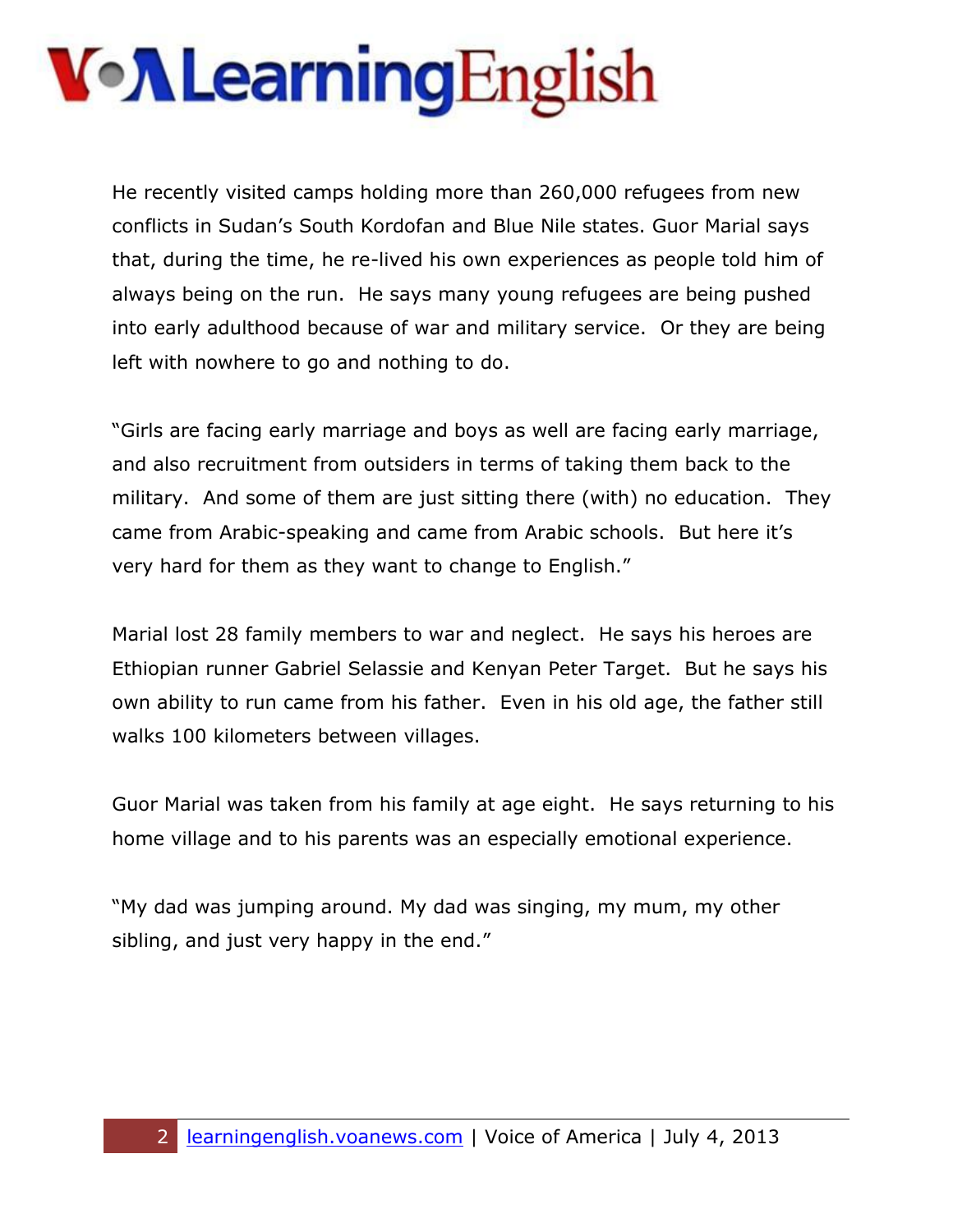He hopes other refugees will share similar reunions with their loved ones. His rural village in South Sudan's Unity State still bears the evidence of so much war in a poorly developed nation. The nearest place to get water is more than 10 kilometers away, and the houses are made of mud and bricks.

Now that Guor Marial has seen his homeland and family, he is awaiting another great event. He is looking forward to the sight of other South Sudanese athletes at the 2016 Olympics.

This past May, Ghana launched its first, tiny satellite. Thousands of kilometers to the east, in Uganda, a 28-year-old scientist is working hard to get his country into the space race. Caty Weaver has our story.

Chris Nsamba's neighbor, Lawrence Okello, could tell that something unusual was happening. But when he first visited Mr. Nsamba's backyard in Kampala, it was hard to believe what he saw.

"I was so shocked. I couldn't believe that, in Uganda, we can have a kind of achievement so impressive".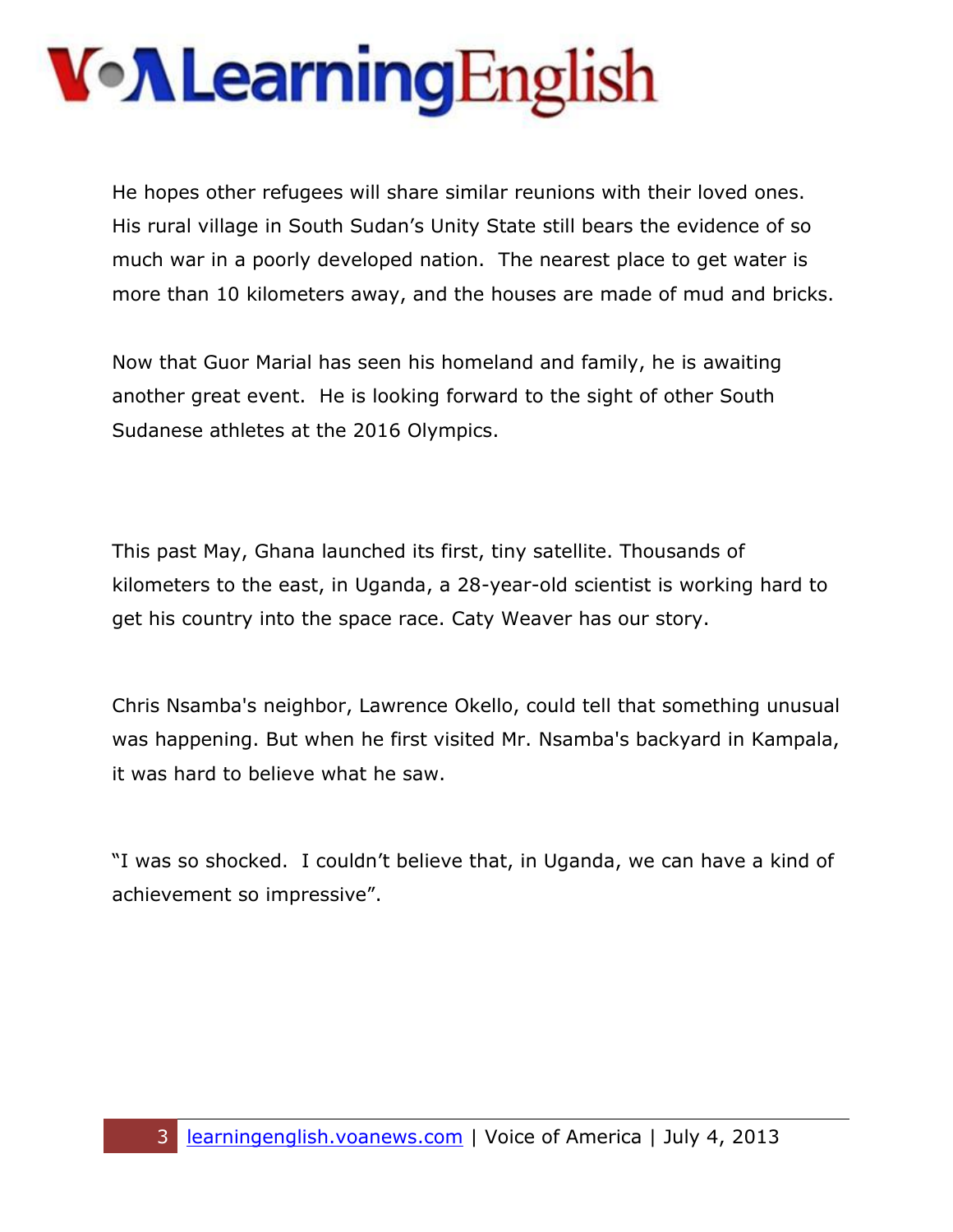Chris Nsamba is head of an organization called the African Space Research Program. He established it in 2009 after studying astronomy in the United States. Now he is working with a team of student volunteers in his mother's backyard. They are trying to build and launch Uganda's first space observer. Neighbors like Lawrence Okello have been watching the space probe take shape.

"There is a small project I saw him making. He called it a space observer. I heard him saying it's going to capture a picture of Uganda from space. He showed me that it's going to work. They are just preparing to launch it. But I know it will fly. It will fly."

The probe is about the size and shape of a beach ball. Its equipment includes a camera and solar panels. Mr. Nsamba also plans to send a passenger on the first trip – a rat.

He says the reason the probe is called an observer is because it has a camera on it for sending live pictures and video back to the control center. The rat, he says, is for testing skills at keeping something alive in space.

Chris Nsamba and his team have received a financial grant from Ugandan President Yoweri Museveni. But except for that, they have had to depend on private donations from supporters.